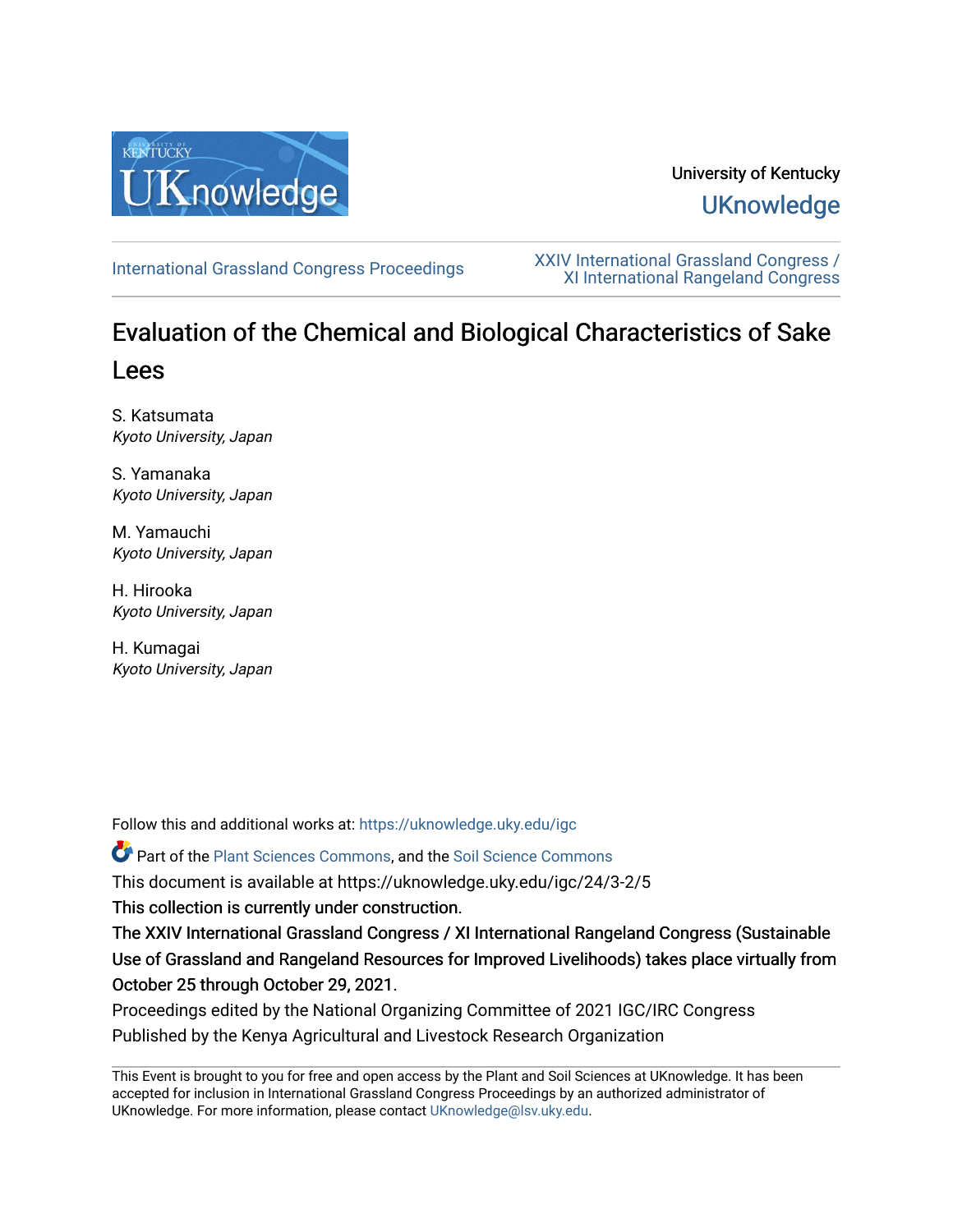# Evaluation of the chemical and biological characteristics of sake lees

Katsumata, S\* ; Yamanaka, S\*; Yamauchi, M\*; Hirooka, H\*; Kumagai, H\*. \* Graduate School of Agriculture, Kyoto University, Kyoto, Japan

**Key words**: Chemical and biological characteristics; Ruminants; Sake lees; Yeast

# **Abstract**

Sake lees (SLs), produced from brewing Japanese Sake and known to be rich in yeast, is expected to be an alternative of feed protein sources for ruminants. Previous studies showed that yeast improved the digestibility of fibers in ruminants. However, the nutrient composition and the numbers of live and dead yeast in the SLs, have large diversity because of the different brewing materials and processes. The objective of this study was to evaluate the chemical and biological characteristics of SLs with diverse brewing processes and storing periods (0-23 weeks). Seven types of SLs (SLs 1-7) were collected from two breweries. SLs 1, 2, 5 and 6 were made from liquefied rice under high-temperature saccharification method and SLs 3, 4 and 7 were made from steamed rice under general multiple parallel fermentation method. The crude protein (CP) contents of SLs from liquefied rice were higher than those from steamed rice (59.3-69.9% vs 32.8-51.4%DM). Ethanol concentrations were in the range of 6.1 to 11.2%FM in SLs 1-5. The numbers of live yeast  $(\times 10^4 \text{CFU/FM g})$ were ranged from 1,462 to 6,109 before storing, which dramatically decreased to 0-145 at 4 weeks' storing at  $4^{\circ}$ C in SLs 1-5. The numbers of dead yeast ( $\times 10^9$  / FM g) were ranged from 0.7 to 3.0 before storing, which were stable during 4 weeks' storing showing 0.5-4.6 in SLs 1-5. These results suggested that SLs, especially from liquefied rice, had high CP contents and substantial amounts of ethanol. The live yeast observed drastically disappeared, on the other hand, the numbers of dead yeast were stable under refrigeration. Further study is needed to evaluate the effect of supplementary SLs on digestibility in ruminants especially in roughage feeding condition.

## **Introduction**

Sake is a traditional Japanese alcohol beverage. The main sources of Sake are rice and yeast (*Saccharomyces cerevisiae*) for brewing. After brewing Sake, a great deal of leftover materials called Sake lees (SLs) was generated 39,000 tons/year in Japan (NTA 2018), and also in Europe and USA. Sake lees is rich in nutrients such as yeast, crude protein, vitamins and amino acids. Therefore, SLs is expected to be an alternative of feed materials for ruminants in various regions. Previous studies suggested that yeast culture increased the number of cellulolytic microorganisms in rumen (Dawson et al. 1990; Harrison et al. 1988) and improved the digestibility of fibers in Holstein cows (Wiedmeier et al. 1987). However, the nutrient composition and the numbers of live and dead yeast of SLs have large diversity due to the different brewing materials and processes. The nutrient diversity should be considered when using SLs as feed for ruminants. The objective of this study was to investigate the chemical and biological characteristics of SLs with diverse brewing processes and storing periods at 4℃.

## **Materials and Methods**

Seven types of SLs (SLs 1-7) were collected from brewery A in Kyoto and brewery B in Hyogo, Japan. The SLs 1, 2, 5 and 6 were made from liquefied rice under high-temperature saccharification method and SLs 3, 4 and 7 were made from steamed rice under general multiple parallel fermentation method. The samples were stored at 4℃ until subsequent analyses up to a maximum of 23 weeks. The dry matter (DM), crude protein (CP) and ether extract (EE) contents of SLs were determined using the methods described by the Standards of the Association of Official Analytical Chemists (AOAC 2016). The neutral detergent fiber assayed without a heat-stable amylase and expressed exclusive of residual ash (NDFom) and acid detergent fiber expressed exclusive of residual ash (ADFom) were analyzed according to the procedure described by Van Soest et al. (1991). The ethanol concentration was determined using a F-kit (UV-method; J.K. International Co. Ltd. Tokyo Japan). The SLs were spread and incubated at 28 °C for 72 h on potato dextrose agar (FUJIFILM Wako Pure Chemical Corporation Osaka Japan), and the numbers of live yeast (colony forming units; CFU) were counted macroscopically. The numbers of dead yeast were counted using a buffered methylene blue solution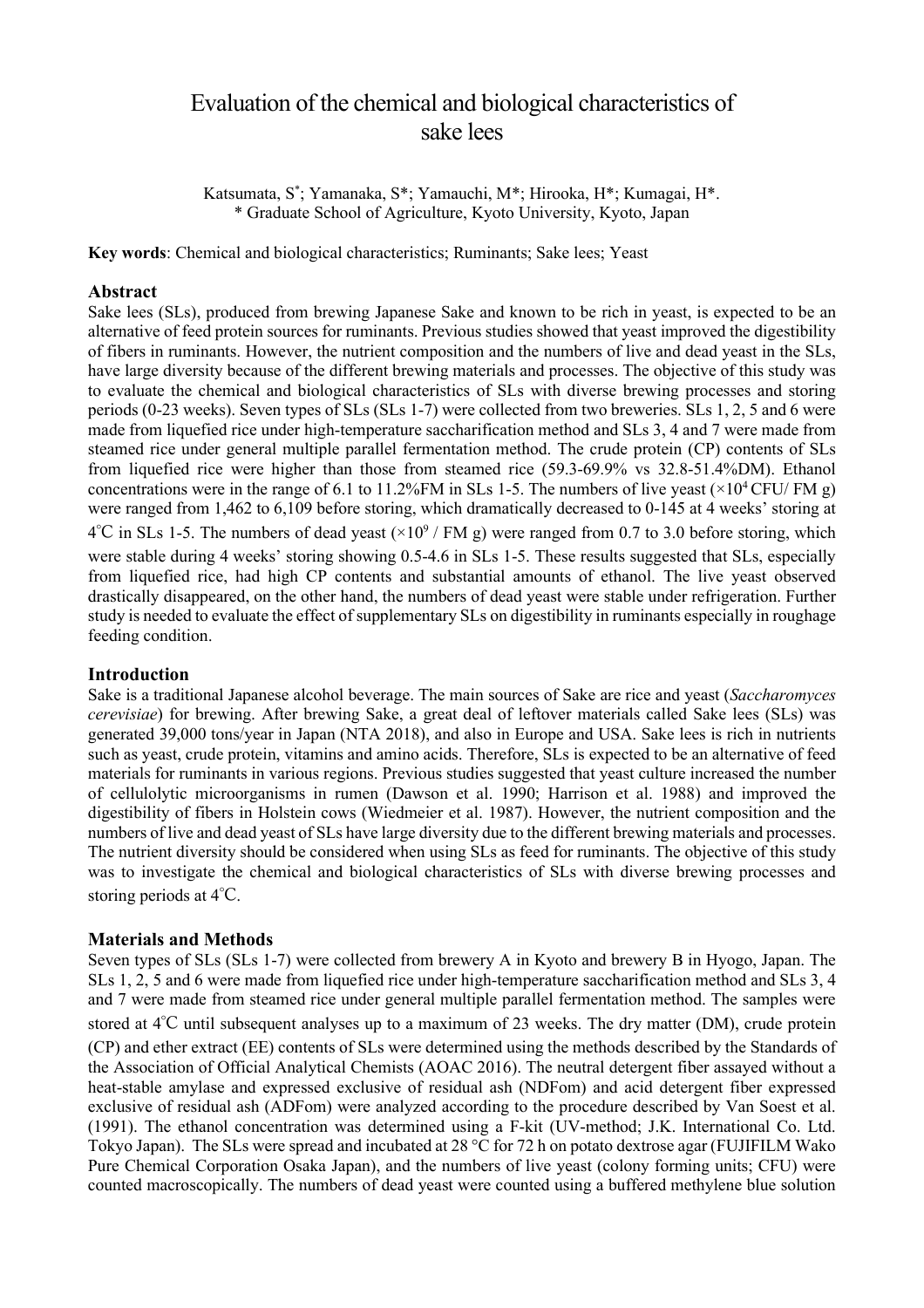(0.02%MB solution in phosphate buffer pH 4.6) according to the staining method by Painting and Kirsop (1990).

## **Results**

## *Chemical compositions and ethanol concentrations*

Chemical compositions of SLs are presented in Table 1. The DM contents of SLs were in the range of 43.3 to 57.5%FM in SLs 1-7. The CP and NDFom contents of SLs from liquefied rice were higher than those from steamed rice (59.3-69.9% vs 32.8-51.4%DM; 20.2-22.9% vs 7.0-12.7%DM). Ethanol concentrations were in the range of 6.1 to 11.2%FM in SLs 1-5 (Table 2).

|         | Process   | Brewery | DM   | CP†  | $EE^{\dagger}$ | NDFom <sup>†</sup> | $ADFom^{\dagger}$ |
|---------|-----------|---------|------|------|----------------|--------------------|-------------------|
| SLs 1   | liquefied | Α       | 55.0 | 69.9 | 6.0            | 22.9               | 15.8              |
| SLs 2   | liquefied | Α       | 51.4 | 62.3 | 3.9            | 20.2               | 9.8               |
| $SLs$ 3 | steamed   | A       | 46.9 | 34.8 | 1.0            | 7.0                | N.A               |
| $SLs$ 4 | steamed   | А       | 43.8 | 32.8 | 1.7            | 12.7               | N.A               |
| $SLs$ 5 | liquefied | А       | 57.5 | 64.4 | 5.1            | 20.2               | N.A               |
| SLs 6   | liquefied | B       | 43.3 | 59.3 | N.A            | N.A                | N.A               |
| SLs 7   | steamed   | B       | 43.6 | 51.4 | N.A            | N.A                | N.A               |

# **Table1. Chemical compositions (%) of Sake lees.**

<sup>†</sup> on a Dry matter basis; N.A, not analyzed.

#### **Table2. Ethanol concentrations (%FM) in Sake lees.**

|         | Process   | Brewery | 2 weeks | 4 weeks | 6 weeks | 16 weeks | 23 weeks |
|---------|-----------|---------|---------|---------|---------|----------|----------|
| SLs 1   | liquefied | Α       | 11.2    | 7.6     | 7.5     | N.A      | N.A      |
| SLs 2   | liquefied | A       | 6.6     | 10.6    | 8.0     | N.A      | N.A      |
| $SLs$ 3 | steamed   | A       | 7.4     | 11.0    | 8.8     | N.A      | N.A      |
| $SLs$ 4 | steamed   | A       | 9.9     | 8.1     | 7.7     | N.A      | N.A      |
| $SLs$ 5 | liquefied | A       | N.A     | N.A     | 6.4     | 7.4      | 6.1      |
| SLs 6   | liquefied | В       | N.A     | N.A     | N.A     | N.A      | N.A      |
| $SLs$ 7 | steamed   | В       | N.A     | N.A     | N.A     | N.A      | N.A      |

N.A, not analyzed.

#### *Numbers of live and dead yeast*

The numbers of live yeast and dead yeast are presented in Tables 3 and 4, respectively. The numbers of live yeast ( $\times$ 10<sup>4</sup> CFU/ FM g) ranged from 1,462 to 6,109 before storing but, then dramatically decreased to 0-145 at 4 weeks' storing in SLs 1-5 (Table 3). The numbers of dead yeast  $(\times 10^9$  / FM g) ranged from 0.7 to 3.0 before storing, which were stable during 4 weeks' storing showing 0.5-4.6 in SLs 1-5 (Table 4).

**Table3. The numbers of live yeast in Sake lees.**

|         |           |         | The numbers of live yeast $(\times 10^4$ CFU/FMg) |        |         |         |         |         |         |          |
|---------|-----------|---------|---------------------------------------------------|--------|---------|---------|---------|---------|---------|----------|
|         | Process   | Brewery | 0 week                                            | week   | 2 weeks | 3 weeks | 4 weeks | 5 weeks | 7 weeks | 10 weeks |
| SLs 1   | liquefied | Α       | 1462.3                                            | 38.3   | 8.5     | 0.2     | 0.1     | N.A     | N.A     | N.A      |
| SLs2    | liquefied | Α       | 6108.6                                            | 9959.8 | 74.3    | 20.2    | 0.7     | N.A     | N.A     | N.A      |
| $SLs$ 3 | steamed   | A       | 1492.1                                            | 2532.2 | 492.7   | 449.8   | 144.7   | N.A     | N.A     | N.A      |
| SLs4    | steamed   | A       | 2552.2                                            | 177.0  | 10.5    | 0.9     | 0.9     | N.A     | N.A     | N.A      |
| $SLs$ 5 | liquefied | Α       | 1755.4                                            | N.A    | N.A     | 188.5   | N.A     | 244.5   | 1.4     | 0.01     |
| SLs6    | liquefied | B       | N.A                                               | N.A    | N.A     | N.A     | N.A     | N.A     | N.A     | N.A      |
| SLs 7   | steamed   | В       | N.A                                               | N.A    | N.A     | N.A     | N.A     | N.A     | N.A     | N.A      |

N.A, not analyzed.